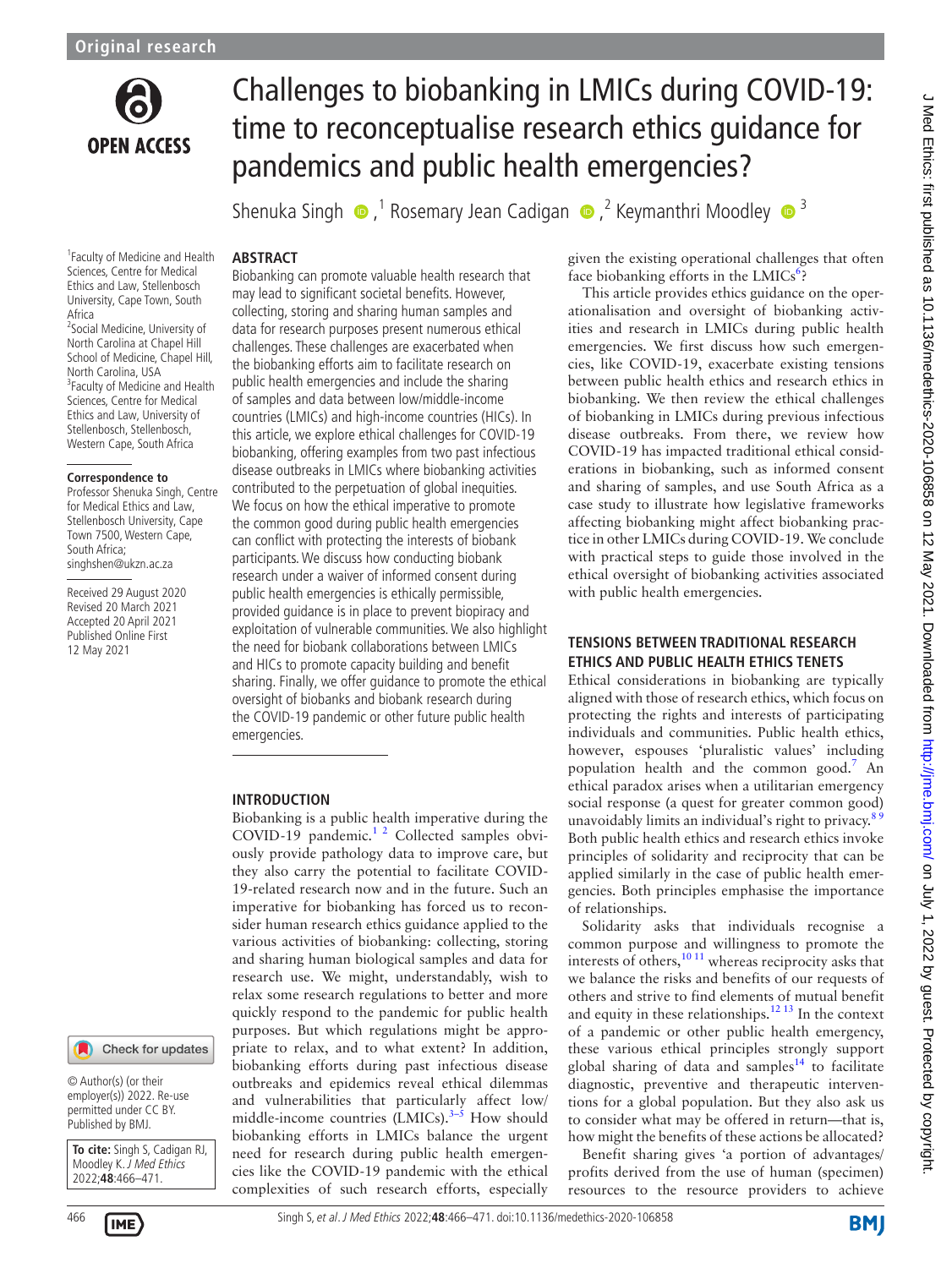justice in exchange'.<sup>15</sup> More often than not, sharing for LMICs is largely one way: high-income countries (HICs) receive valuable data and samples, whereas LMICs receive little in return. This one-way sharing raises further concerns around 'compensation for fairness' as large profits are made using resources from disad-vantaged communities.<sup>[16](#page-4-9)</sup> Benefit-sharing efforts, such as vaccine distribution, that exclude the very communities or countries that provided data and samples for the research can fuel distrust<sup>[17](#page-4-10)</sup> and suspicion of organisations and individuals involved in biobanking, as well as of the practice itself. Consequently, it is imperative to pay attention to how samples are collected, processed, stored and shared during pandemics and other public health emergencies.

## **BIOBANKING AND LMICS IN PREVIOUS INFECTIOUS DISEASE OUTBREAKS**

Here, we explore the ethical challenges of biobanking in LMICs during two recent infectious disease outbreaks, H5N1 and Ebola, and their importance for COVID-19 biobanking practices.

#### **The H5N1 outbreak: unequal vaccine distribution**

In 2007, the Indonesian government refused to share samples of H5N1 virus with the WHO unless they were assured access to the vaccines created from the samples. This decision was spurred by historical inequities in vaccine distribution where people in HICs were more likely to be vaccinated than people in LMICs. $45$ In fact, the Indonesian government argued that when LMICs have provided infectious disease data and biosamples to the WHO, pharmaceutical companies in HICs gain access to these samples for free, develop and patent products, and then set unaffordable prices to sell them back to LMICs[.18](#page-4-12) These LMICs tend to have little bargaining power against technologically advanced wealthier countries,  $18 \frac{19}{19}$  which can result in uneven vaccine access.

#### **The Ebola epidemic: sample acquisition, sharing and biosafety**

More than 50000 samples collected during the recent 2014−16 Ebola epidemic in West Africa were shipped out of the affected countries to unidentified laboratories around the world, primarily in HICs. This shipment was done without state authorisation or proper participant consent, $2^{0-22}$  amounting to what some deem biopiracy. Biopiracy could occur when researchers from HICs source samples for academic or commercial gain while failing to fairly compensate communities that provided the samples. $2$ Such acts erode 'genomic sovereignty', the ability of LMICs to protect their biogenetic resources.<sup>[20](#page-4-13)</sup> After the epidemic, an attempt by the WHO to inventory the remaining samples was thwarted by the refusal of some countries—primarily HICs, but also some LMICs— to cooperate in this regard. $2123$  Some of the concerns related to Ebola samples included the high possibility of infectivity, safety concerns over the handling and storage of such highly infectious samples, and that the samples could be used for bioterrorism.<sup>[3 24](#page-4-1)</sup> Ultimately, scientists in Sierra Leone, Guinea and Liberia (where the samples were sourced) were unable to access these samples for their research. $^{25}$  $^{25}$  $^{25}$ 

#### **Lessons for COVID-19**

These infectious disease outbreaks serve as important examples for biobanking during the COVID-19 pandemic. In fact, similar dynamics are already at play. For example, despite South Africa participating in AstraZeneca COVID-19 vaccine trials, the country has paid double the price per dose compared with

European countries.<sup>17 26</sup> The stockpiling and resulting global maldistribution of COVID-19 vaccines illustrate the persistence of global inequities (WHO 2021), but is also *exacerbating* pre-COVID-19 global inequities in healthcare.<sup>27</sup> <sup>28</sup> These examples also forecast potential ethical issues for COVID-19 biobanking. In terms of sample sharing, early evidence of genetic mutability of SARS-CoV-2 through the appearance of more virulent variant strains was detected by scientists in South Africa.<sup>29</sup> Yet given worries about the infectivity of COVID-19 and its samples, similar if not greater challenges related to the exclusion of researchers from LMICs from sample sharing may be on the horizon. While global data and sample sharing are imperative during public health emergencies, these examples highlight the need for greater international research ethics guidance and legislation during and after the COVID-19 pandemic to facilitate the sharing of data and the benefits of research with LMICs. Yet COVID-19 has placed unprecedented burdens on hospitals and critical care facilities throughout the world. $30-33$  These burdens, coupled with national lockdowns and other social distancing measures, create distinct ethical challenges for biobanking, which we explore below.

## **BIOBANKING FOR COVID-19 IN LMICS: ETHICAL CONSIDERATIONS**

Given both its similarities to past infectious disease outbreaks and its unique challenges, governance and oversight for COVID-19 biobanking in LMICs should take into account how the pandemic affects a variety of ethical considerations, which we review below: informed consent, community engagement (CE), sample and data sharing processes, and safe handling of collected samples. Those involved in governance and oversight also need to be aware of the biobanking context, which may affect these ethical considerations. COVID-19 biobanking may occur through new biobanks created as a direct response to COVID-19, as well as through existing biobanks expanding their collection efforts to include the collection of COVID-19 samples or repurposing existing samples for COVID-19 research.<sup>[34](#page-4-20)</sup>

#### **Informed consent**

Informed consent is an ethical cornerstone of research. While volunteerism is important for research participation in general, obtaining informed consent for COVID-19 biobanking research has numerous logistical challenges, some of which may undermine autonomous decision-making. Non-hospitalised patients are instructed to quarantine, making sample collection virtually impossible, and hospitalised patients may be unconscious, heavily sedated, have impaired cognition or otherwise be too sick to engage with the consent process. Similarly, obtaining proxy consent from a patient's family may be difficult. In South Africa, as in many countries, hospitalised patients with COVID-19 are not permitted visitors, thus limiting opportunities for obtaining proxy consent. $35 \text{ In addition, proxy decision-makers may be}$  $35 \text{ In addition, proxy decision-makers may be}$ understandably anxious and not wishing to engage in a researchinformed consent process.[36](#page-4-22) Finally, researchers or others involved in sample collection could be exposed to the virus if proper infection control measures are not in place, $37$  and the availability and access to appropriate personal protective equipment (PPE) have been limited. $38$  When PPE is available, its use, including the use of face masks, can preclude optimal face-to-face informed consent discussions.<sup>[36](#page-4-22)</sup>

Despite logistical difficulties of obtaining informed consent for biobanking, samples are being collected for COVID-19 diagnostic and therapeutic purposes throughout the world. Countries may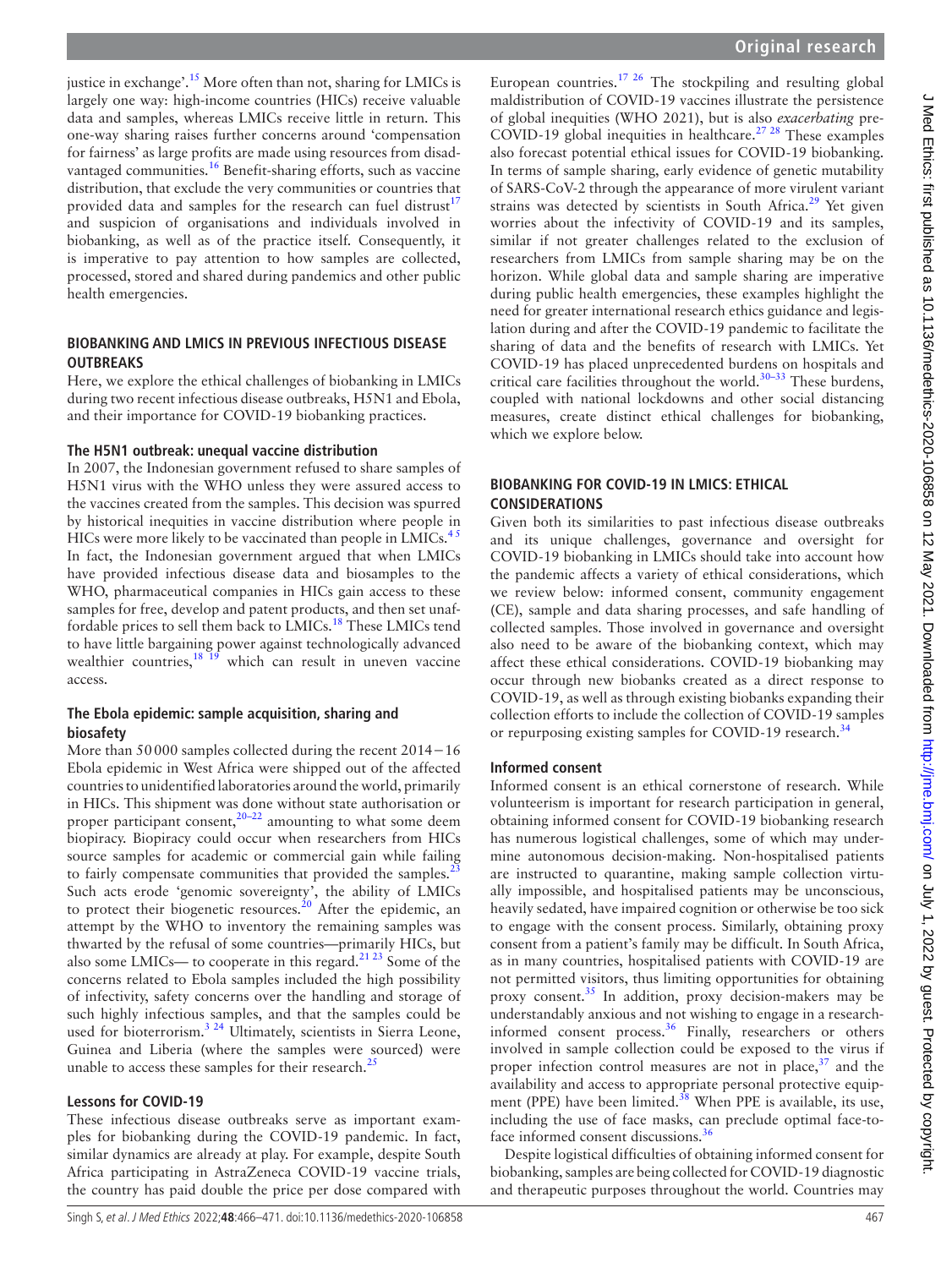not have clear regulations that speak to when, if ever, samples collected for these purposes can be repurposed without consent for other research use. For example, in South Africa, health legislation permits collecting samples from hospitalised patients for COVID-19 diagnostic purposes without consent, with provisos, and the Disaster Management Act of 2002 prioritises and makes special allowances for 'disaster management research.'[39 40](#page-4-25) Yet both pieces of legislation are silent on whether COVID-19 samples can be used for research without consent. Furthermore, while biobanks likely have clear procedures for when samples may be repurposed without consent, data from a recent international survey of biobankers found that many reported that local Research Ethics Committees (RECs)/Institutional Review Boards (IRBs) were more liberal in their permission to waive consent for biobanking of COVID-19 biospecimens than was their usual practice[.34](#page-4-20) If samples are to be collected and stored for COVID-19-related research from hospitalised patients under a waiver of consent, patients who are not severely ill can be informed when they are admitted to the hospital and allowed an opportunity to ask questions and possibly opt out, and posters informing patients and loved ones about the biobanking efforts and purpose may be displayed throughout the hospital.

Collecting and storing samples for research from COVID-19-positive patients under a waiver of consent will have public health benefits and must be weighed against respecting individual patient autonomy. Biobankers should develop a plan to deidentify or anonymise collected samples and data prior to sharing to mitigate any possible risks to individuals.<sup>[36](#page-4-22)</sup> Waived consent for sample storage during pandemics is arguably justifiable based on necessity provided that future research is COVID-related (or, perhaps, related to other infectious disease outbreaks), in the public interest and approved by an REC/IRB. In addition, existing collections of stored biosamples could be repurposed for research during a pandemic without the need for reconsent provided that studies using such biosamples are appropriately designed and that study benefits are equitably distributed.<sup>41</sup> The waiver of reconsent should be consistent with the requirements of country-specific legislative frameworks on consent for research purposes. However, mechanisms must be in place to prevent biopiracy or exploitation of vulnerable participants via material transfer agreements (MTAs), data transfer agreements (DTAs) and authentic collaborative relationships in LMICs. In addition, protections must be in place to prevent the use of samples from countries with looser or fewer regulations on repurposing samples, which may lead to the exploitation of those in LMICs.

# **Community engagement**

CE contributes to procedural justice to ensure fairness in how significant decisions are made in health research. $42$  Engagement activities are important to conduct when members of marginalised communities are expected to participate in the research or when there are social and economic disparities between those conducting the research and those participating. Either of these situations may be the case for biobanking efforts involving LMICs. Biobanking CE efforts are essential for developing public trust in biobanking $42$  as it involves communication about the purpose of the biobank, building relationships and collaborations, $43$  and ensuring communities have a voice in biobanking efforts.[44](#page-4-29) CE is particularly important if informed consent for biobanking or repurposing of samples will not be sought (eg, an REC/IRB waiver of consent). However, engaging with communities in LMICs during COVID-19 is challenging and traditional CE processes may not be possible. Virtual processes may also

prove difficult as community members may not have access to electronic platforms or may not have data for use with mobile phones. This, however, should not be a reason to abandon engagement with community members from LMICs, and legislative bodies or RECs should make the integration of CE a priority.<sup>[45](#page-4-30)</sup>

# **Sample and data sharing**

Coordinated, global sharing of samples and data during a pandemic is critical to expedite research, and biobanks are key in this endeavour. However, prior research indicates that underutilisation of biobank resources is a common problem for biobanks and a source of ethical concern for biobankers.<sup>46 47</sup> Global sharing of samples and data should be a priority, not only during the pandemic but even when the COVID-19 outbreak has waned. There are opportunities to counter traditional challenges in underutilisation of biosamples that inevitably impact the sustainability of biobanks through coordinated and planned efforts for sample and data sharing.<sup>4</sup>

Individuals involved in biobank governance, such as biobankers, RECs/IRBs and researchers, should be cognisant of the ethical complexities surrounding sample and data sharing. The potential for relaxed research regulations during a pandemic, such as waiving informed consent and decreasing community engagement, increases the imperative for biobanks to strengthen the conditions under which samples and data are accessed and shared. It is not uncommon for samples and data to initially be shared with one group, like academic researchers, only for a third party (such as for-profit companies that fund the research) to gain secondary access.<sup>49</sup> One possible ethical approach to increase data sharing between institutions could be through the use of secure online data management systems to facilitate collaboration rather than transfer. Thus, data sharing with third parties could occur without the need to transfer proprietary rights to these entities.<sup>49</sup> Proper governance of biobanks must involve clear protocols detailing the process of deidentification or anonymisation of the samples and data prior to sharing during a pandemic. This is particularly important given the potential for stigmatisation. During COVID-19, various groups have been stigmatised during the pandemic, although the particular groups and the extent of the stigmatisation vary from culture to culture.<sup>50 51</sup> LMICs face particular risk from the prospect of stigmatisation during a pandemic as the sharing of resources is already ethically fraught, with LMICs often on the losing end. When sharing samples, unambiguous MTAs with clear specifications on how individuals' and communities' rights and interests can be protected are imperative. When sharing specimens and data from individuals in LMICs, MTAs should also outline how benefits from any therapeutics or vaccines produced by the research will be shared with the LMICs.

# **Safe handling of COVID-19 biosamples**

At a biobank operational level, COVID-19 biosamples must be handled safely given their potential infectivity.<sup>52</sup> Some of the possible adverse consequences related to the processing and storage of COVID-19 biosamples could include accidental spillage of collected samples, risk of exposure, cross-contamination and spread of infection among staff. Thus, reviewing safety measures around the handling of stored coronavirus-related specimens and isolated strains, optimal decontamination processes for the laboratory setting and the availability of PPE for staff is critical<sup>24 38 53</sup> Researchers or biobanking staff involved in specimen annotation need to ensure that the integrity of the collected samples is optimally maintained, and there should be ongoing skills development to ensure staff competency in dealing with COVID-19 biosamples so that stored biosamples can be used to advance scientific goals.<sup>54</sup>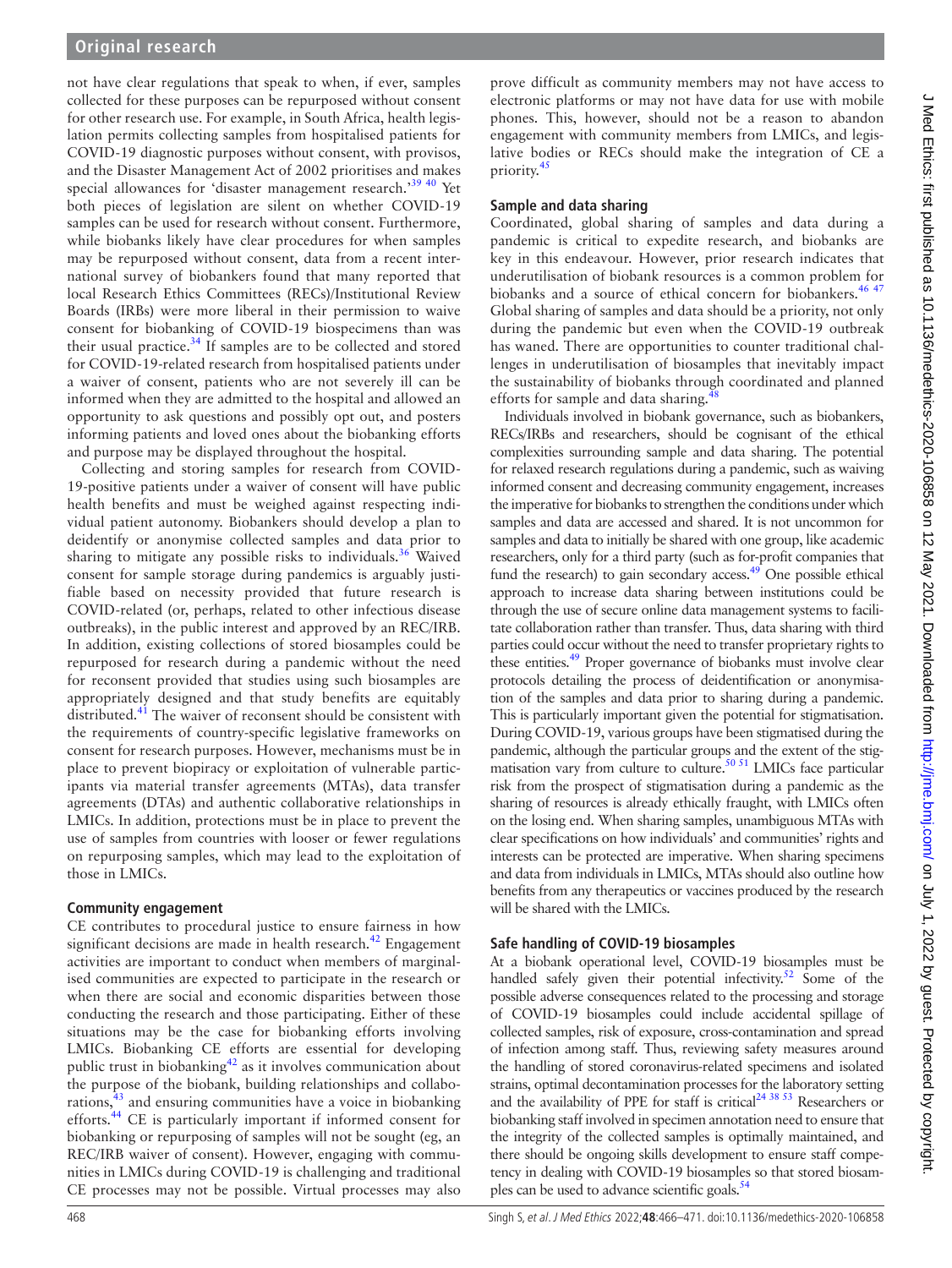Biobanks should also consider biosecurity measures when dealing with pathogens. 'Dual use research of concern' is scientific research that is intended to benefit society but could cause societal harm if misapplied[.24 55–57](#page-4-33) COVID-19-related research using potentially contagious samples highlights these concerns. The appropriate or beneficial use of research could be to learn more about coronaviruses and treatment regimens, but at the same time such pathogens could also be put to dangerous use such as the creation of bioweapons for bioterrorism.<sup>58 59</sup> If samples collected during a pandemic could represent a priority target in bioweapon design, vigilance and proper governance in controlling access to stored samples are essential. Such vigilance, however, should not be used as a reason to restrict scientists and researchers in LMICs from having access to data and samples. Legislation at the country level, as well as international collaboration, is required to ensure proper governance and safe sharing of dangerous pathogens (including the need for proper MTAs in the export of samples). $6061$ 

# **ONGOING ETHICS REVIEW**

Given the possible competing tensions of public health ethics and research ethics during public health emergencies, those involved in biobank oversight, such as RECs/IRBs, need to consider innovative, flexible ways to simultaneously protect research participants, promote public health interests and support scientific advancement. Such oversight should include the review of international research collaboration agreements, specifically those that involve partnerships between LMICs and HICs. Such reviews could include questions on whether the research conforms to data sharing, benefit sharing and capacity-building activities between LMICs and HICs.<sup>62</sup>

As new information on COVID-19 is constantly emerging, risk– benefit assessments may need to be reviewed on an ongoing basis in both LMICs and HICs. This effort may require additional training, resources and capacity development of RECs/IRBs and others in LMICs to better respond to the changing research landscape during pandemics, or other public health emergencies. There should be clear collaborative efforts and communication networks between those involved in the oversight of biobanks in LMICs and HICs to ensure adequate support and consistency for decision-making.

In [box](#page-3-0) 1, we offer questions to promote the ethical oversight of biobanks and biobank research related to the current pandemic or future public health emergencies. These questions provide guidance on the review of such related research. This is not an exhaustive list of questions and should be supplemented by other local and contextspecific ethics queries. However, this list can serve as the basis for review templates during these pandemics or other public health emergencies. Such templates could also assist in not only standardising the process but also providing additional support for RECs/ IRBs.

## **CONCLUSION**

The current COVID-19 pandemic provides an opportunity to reflect on ethical considerations in biobanking during public health emergencies, including respect for research participants, promoting the common good, solidarity, reciprocity and benefit sharing. This requires a review of research ethics guidance and regulatory requirements regarding sample collection, storage and sharing for research so that we are better prepared for the next pandemic or public health emergency. Despite the ethical challenges which we have discussed, there is nevertheless an urgent need to optimise sample sharing to accelerate a research platform that could ultimately benefit all affected by public health emergencies. Similarly, any therapeutic or preventive interventions that result from data and/or sample **Box 1 Questions to promote ethical oversight of biobanks and biobank research during the COVID-19 pandemic or other public health emergencies**

# <span id="page-3-0"></span>**Respecting research participants and promoting societal benefit**

- $\blacktriangleright$  Is obtaining informed consent practicable, and would doing so significantly slow research progress?
- Has a risk–benefit assessment been done to determine the appropriateness of relaxing human research subjects' protections to facilitate the proposed research? For example, are the risks of not obtaining informed consent outweighed by the societal benefits that are likely to accrue from the proposed research? And would local communities likely see any of these benefits?
- $\blacktriangleright$  Is there equitable participant involvement so as to ensure a fair distribution of possible benefits and burdens of the research, including across LMICs and HICs?
- ► If using a waiver of consent, are notifications in place so that participants may be made aware of the biobanking research?
- What community engagement activities are planned?
- ► What country-specific legislation permits collecting, storing and sharing samples for research use without informed consent? What, if any, additional mechanisms are in place to protect the privacy of research participants, such as anonymising samples and data?
- ► What oversight and monitoring processes are in place for approved research during the public health emergency?

# **Sample and data sharing**

- ► Are there clear plans for sample and data sharing to accelerate research?
- ► Do research collaborations between LMICs and HICs involve adequate benefit sharing and capacity building?
- ► Can data be shared via a secure online data management system to facilitate collaboration rather than proprietary transfer?
- ► What mechanisms are in place, such as MTAs and DTAs, to ensure that resources are not shared with unauthorised third parties?
- $\triangleright$  What existing legislations, if any, guide sample and data sharing, and do these legislations make allowances for public health emergencies?

# **Safe handling of infectious disease biosamples**

- ► How will biosamples be safely collected from research participants, especially in contexts where PPE resources may be scarce?
- $\triangleright$  What measures are in place to ensure a safe working environment for researchers and laboratory staff?
- ► What biosecurity measures are in place?

DTAs, data transfer agreements; HICs, high-income countries; LMICs, low/ middle-income countries; MTAs, material transfer agreements; PPE, personal protective equipment.

sharing must be fairly distributed, ensuring equitable access to all. Future research should investigate the ways that existing regulations have been relaxed during the pandemic, such as implementation of waivers of consent, and their resulting effects. For example, to what extent will these changes promote research activities? And to what extent have they affected public trust in biobanking? The latter will be particularly important to consider in ongoing discussions of whether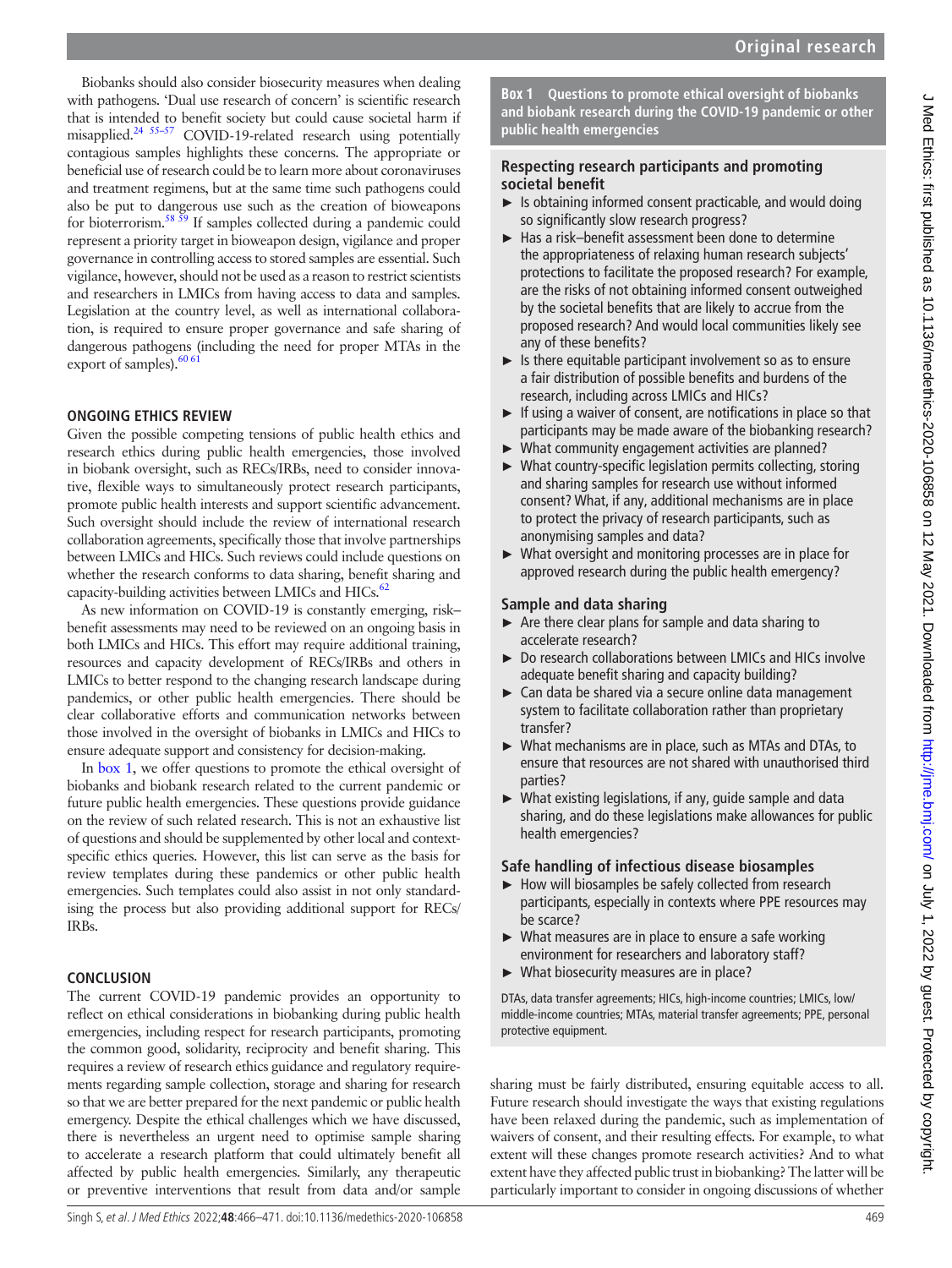and how research ethics guidance for biobanking during pandemics and public health emergencies ought to be reconceptualised.

**Contributors** The paper was conceptualised by SS, KM and RJC. SS drafted the initial manuscript in close collaboration with KM and RJC. SS, RJC and KM participated throughout the process by critically reading, revising and commenting on the manuscript. SS, RJC and KM approved the final manuscript prior to publication. All authors read and approved the final manuscript.

**Funding** This work was supported by NIH Fogarty grant: D43 TW01511-01— Advancing Research Ethics Training in Southern Africa (ARESA): Leadership Program and National Human Genome Research Institute of National Institutes of Health UO1HG008222.

**Competing interests** None declared.

**Patient consent for publication** Not required.

**Provenance and peer review** Not commissioned; externally peer reviewed.

**Data availability statement** There are no data in this work.

**Open access** This is an open access article distributed in accordance with the Creative Commons Attribution 4.0 Unported (CC BY 4.0) license, which permits others to copy, redistribute, remix, transform and build upon this work for any purpose, provided the original work is properly cited, a link to the licence is given, and indication of whether changes were made. See: [https://creativecommons.org/](https://creativecommons.org/licenses/by/4.0/) [licenses/by/4.0/.](https://creativecommons.org/licenses/by/4.0/)

#### **ORCID iDs**

Shenuka Singh <http://orcid.org/0000-0003-4842-602X> Rosemary Jean Cadigan<http://orcid.org/0000-0002-6793-2174> Keymanthri Moodley<http://orcid.org/0000-0003-3404-4901>

#### **REFERENCES**

- <span id="page-4-0"></span>1 Osman I, Cotzia P, Moran U, et al. The urgency of utilizing COVID-19 biospecimens for research in the heart of the global pandemic. [J Transl Med](http://dx.doi.org/10.1186/s12967-020-02388-8) 2020;18(1):219
- 2 Henderson MK, Kozlakidis Z, Coronavirus KZ. Coronavirus and biobanking: the collective global experiences of the first wave and bracing during the second. [Biopreserv Biobank](http://dx.doi.org/10.1089/bio.2020.29077.mjk) 2020;18(6):481–2.
- <span id="page-4-1"></span>3 Abayomi A, Katz R, Spence S, et al. Managing dangerous pathogens: challenges in the wake of the recent West African Ebola outbreak. [Global Security: Health, Sci Policy](http://dx.doi.org/10.1080/23779497.2016.1228431) 2016;1(1):51–7.
- <span id="page-4-11"></span>4 Garrett L, Fidler DP. Sharing H5N1 viruses to stop a global influenza pandemic. PLoS [Med](http://dx.doi.org/10.1371/journal.pmed.0040330) 2007;4(11):e330.
- 5 Emerson CI, Singer PA, Upshur REG. Access and use of human tissues from the developing world: ethical challenges and a way forward using a tissue trust. BMC [Med Ethics](http://dx.doi.org/10.1186/1472-6939-12-2)  $2011:12(1):2-5$ .
- <span id="page-4-2"></span>6 Yadav BK, Ng W, Fachiroh J, et al. Diverse responses of the biobanks in Indo-Pacific rim region during the COVID-19 pandemic: case scenarios from two low- and middleincome countries and two high-income countries in the Indo-Pacific rim region. [Biopreserv Biobank](http://dx.doi.org/10.1089/bio.2020.0078) 2020;18(6):525–32.
- <span id="page-4-3"></span>7 Working Group Ethics / AG Ethik. Public health ethics and Covid-19, 2020. Available: [https://www.public-health-covid19.de/images/2020/Ergebnisse/Policy\\_Brief\\_](https://www.public-health-covid19.de/images/2020/Ergebnisse/Policy_Brief_Pandemic_Ethics_GeneralF.pdf) [Pandemic\\_Ethics\\_GeneralF.pdf](https://www.public-health-covid19.de/images/2020/Ergebnisse/Policy_Brief_Pandemic_Ethics_GeneralF.pdf)
- <span id="page-4-4"></span>8 World Health Organization (WHO). Ethical standards for research during public health emergencies: Distilling existing guidance to support COVID-19 R&D. WHO Working Group on Ethics & COVID-19. 2020. WHO reference number: WHO/RFH/20.1. Available: [https://www.who.int/blueprint/priority-diseases/key-action/liverecovery](https://www.who.int/blueprint/priority-diseases/key-action/liverecovery-save-of-ethical-standards-for-research-during-public-health-emergencies.pdf?ua=1)[save-of-ethical-standards-for-research-during-public-health-emergencies.pdf?ua=1](https://www.who.int/blueprint/priority-diseases/key-action/liverecovery-save-of-ethical-standards-for-research-during-public-health-emergencies.pdf?ua=1)
- 9 Mello MM, Wang CJ. Ethics and governance for digital disease surveillance. [Science](http://dx.doi.org/10.1126/science.abb9045) 2020;368(6494):951–4.
- <span id="page-4-5"></span>10 Davies B, Savulescu J. Solidarity and responsibility in health care. [Public Health Ethics](http://dx.doi.org/10.1093/phe/phz008) 2019;12(2):133–44.
- 11 Chatfield K, Schroeder D. Ethical research in the COVID-19 era demands care, solidarity and trustworthiness. [Res Ethics](http://dx.doi.org/10.1177/1747016120945046) 2020;16(3-4):1-4.
- <span id="page-4-6"></span>12 Silva DS, Dawson A, Upshur REG. Reciprocity and ethical tuberculosis treatment and control. [J Bioeth Inq](http://dx.doi.org/10.1007/s11673-015-9691-z) 2016;13(1):75-86.
- 13 Zawati MH, Knoppers BM. Population Biobanks and the Principle of Reciprocity. In: Hainaut P, ed. Biobanking of human biospecimens. 99. Springer International Publishing AG, 2017.
- <span id="page-4-7"></span>14 Knoppers BM. Biobanking: international norms. [J Law Med Ethics](http://dx.doi.org/10.1111/j.1748-720X.2005.tb00205.x) 2005;33(1):7-14.
- <span id="page-4-8"></span>15 Schroeder D. Benefit sharing: it's time for a definition. *[J Med Ethics](http://dx.doi.org/10.1136/jme.2006.016790)* 2007;33(4):205–9.
- <span id="page-4-9"></span>16 Simm K. Benefit-Sharing and Biobanks. In: Arnason V, Arnason G, Chadwick R, et al, eds. Ethics and governance of human genetic databases: European perspectives. Cambridge: Cambridge University Press, 2007: 159–69.
- <span id="page-4-10"></span>17 Porteous R. AstraZeneca's Covid vaccine no-profit pledge rings hollow. Mail and Guardian, 2021. Available: [https://mg.co.za/health/2021-01-21-astrazenecas-covid](https://mg.co.za/health/2021-01-21-astrazenecas-covid-vaccine-no-profit-pledge-rings-hollow/)[vaccine-no-profit-pledge-rings-hollow/](https://mg.co.za/health/2021-01-21-astrazenecas-covid-vaccine-no-profit-pledge-rings-hollow/)
- <span id="page-4-12"></span>18 Sedyaningsih ER, Isfandari S, Soendoro T, et al. Towards mutual trust, transparency and equity in virus sharing mechanism: the avian influenza case of Indonesia. Ann [Acad Med Singap](http://www.ncbi.nlm.nih.gov/pubmed/18618060) 2008;37(6):482–8.
- 19 Cash R, Patel V. Has COVID-19 subverted global health? [Lancet](http://dx.doi.org/10.1016/S0140-6736(20)31089-8) 2020;395(10238):1687–8.
- <span id="page-4-13"></span>20 Moodley K. Africa's genetic material is still being misused. The Conversation, 2019. Available: [https://theconversation.com/africas-genetic-material-is-still-being-misused-](https://theconversation.com/africas-genetic-material-is-still-being-misused-128651)[128651](https://theconversation.com/africas-genetic-material-is-still-being-misused-128651)
- <span id="page-4-15"></span>21 Schopper D, Ravinetto R, Schwartz L, et al. Research ethics governance in times of Ebola. [Public Health Ethics](http://dx.doi.org/10.1093/phe/phw039) 2017;10(1):49–61.
- 22 Mckenna M. Colonialists are coming for Blood—Literally. wired, 2019. Available: <https://www.wired.com/story/ebola-epidemic-blood-samples/>
- <span id="page-4-14"></span>23 Abayomi A, Christoffels A, Grewal R, et al. Challenges of biobanking in South Africa to facilitate Indigenous research in an environment burdened with human immunodeficiency virus, tuberculosis, and emerging noncommunicable diseases. [Biopreserv Biobank](http://dx.doi.org/10.1089/bio.2013.0049) 2013;11(6):347–54.
- <span id="page-4-33"></span>24 Vaught J. Biobanking during the COVID-19 pandemic. [Biopreserv Biobank](http://dx.doi.org/10.1089/bio.2020.29069.jjv) 2020;18(3):153–4.
- <span id="page-4-16"></span>25 Freudenthal E. The Telegraph. Ebola's lost blood: row over samples flown out of Africa as 'big pharma' set to cash in, 2019. Available: [https://www.telegraph.co.uk/global](https://www.telegraph.co.uk/global-health/science-and-disease/ebolas-lost-blood-row-samples-flown-africa-big-pharma-set-cash/)[health/science-and-disease/ebolas-lost-blood-row-samples-flown-africa-big-pharma](https://www.telegraph.co.uk/global-health/science-and-disease/ebolas-lost-blood-row-samples-flown-africa-big-pharma-set-cash/)[set-cash/](https://www.telegraph.co.uk/global-health/science-and-disease/ebolas-lost-blood-row-samples-flown-africa-big-pharma-set-cash/) [Accessed 30 Apr 2020].
- 26 Moodley K, Rossouw T. South African COVID-19 vaccine trials hold key lessons for future partnerships. The conversation, 2021. Available: [https://theconversation.](https://theconversation.com/south-african-covid-19-vaccine-trials-hold-key-lessons-for-future-partnerships-154676) [com/south-african-covid-19-vaccine-trials-hold-key-lessons-for-future-partnerships-](https://theconversation.com/south-african-covid-19-vaccine-trials-hold-key-lessons-for-future-partnerships-154676)[154676](https://theconversation.com/south-african-covid-19-vaccine-trials-hold-key-lessons-for-future-partnerships-154676)
- <span id="page-4-17"></span>27 Dutfield G. Coronavirus: it is morally indefensible for a nation to keep life-saving drugs for itself. The conversation, 2020. Available: [https://theconversation.com/](https://theconversation.com/coronavirus-it-is-morally-indefensible-for-a-nation-to-keep-life-saving-drugs-for-itself-141734) [coronavirus-it-is-morally-indefensible-for-a-nation-to-keep-life-saving-drugs-for-itself-](https://theconversation.com/coronavirus-it-is-morally-indefensible-for-a-nation-to-keep-life-saving-drugs-for-itself-141734)[141734](https://theconversation.com/coronavirus-it-is-morally-indefensible-for-a-nation-to-keep-life-saving-drugs-for-itself-141734)
- 28 Weintraub R, Bitton A, Rosenberg ML. The danger of vaccine nationalism. economics & society, 2020. Available: <https://hbr.org/2020/05/the-danger-of-vaccine-nationalism>
- <span id="page-4-18"></span>29 Tegally H, Wilkinson E, Giovanetti M. Emergence and rapid spread of a new severe acute respiratory syndrome-related coronavirus 2 (SARS-CoV-2) lineage with multiple spike mutations in South Africa (Preprint version). [medRxiv](http://dx.doi.org/10.1101/2020.12.21.20248640) 2020.
- <span id="page-4-19"></span>30 Nuffield Council on Bioethics. Health emergencies: ethical issues short report, 2020. Available: [https://www.nuffieldbioethics.org/publications/research-in-global-health](https://www.nuffieldbioethics.org/publications/research-in-global-health-emergencies)[emergencies](https://www.nuffieldbioethics.org/publications/research-in-global-health-emergencies)
- 31 Arie S. Covid-19: can France's ethical support units help doctors make challenging decisions? [BMJ](http://dx.doi.org/10.1136/bmj.m1291) 2020;369.
- 32 Gostin LO, Friedman EA, Wetter SA. Responding to Covid-19: how to navigate a public health emergency legally and ethically. Hastings center report, 2020. Available: <https://onlinelibrary.wiley.com/doi/epdf/10.1002/hast.1090>
- 33 Abdool Karim Q, Abdool Karim SS. COVID-19 affects HIV and tuberculosis care. [Science](http://dx.doi.org/10.1126/science.abd1072) 2020;369(6502):366-8.
- <span id="page-4-20"></span>34 Brothers KB, Cadigan RJ, Goldenberg AJ. Impact of COVID-19 on Biobank ELSI. panel presentation, center for ELSI resources and analysis Friday forum. In: Symposium/Panel title: biobanking in the era of COVID, 2021.
- <span id="page-4-21"></span>35 Moodley K, Allwood BW, Rossouw TM. Consent for critical care research after death from COVID-19: arguments for a waiver. *[S Afr Med J](http://www.ncbi.nlm.nih.gov/pubmed/32880337)* 2020;110(7).
- <span id="page-4-22"></span>36 Lapid MI, Meagher KM, Giunta HC, et al. Ethical challenges in COVID-19 Biospecimen research: perspectives from institutional review board members and Bioethicists. [Mayo Clin Proc](http://dx.doi.org/10.1016/j.mayocp.2020.10.021) 2021;96(1):165-73.
- <span id="page-4-23"></span>37 Currier J. Webinar #10: Learning to treat COVID-19: Clinical Trials and developing therapeutics during a pandemic. American Public Health Association and The National Academy of Science, 2020. Available: [https://www.covid19conversations.org/](https://www.covid19conversations.org/webinars/treatment) [webinars/treatment](https://www.covid19conversations.org/webinars/treatment)
- <span id="page-4-24"></span>38 Allocca CM, Bledsoe MJ, Albert M, et al. Biobanking in the COVID-19 era and beyond: Part 1. How early experiences can translate into actionable wisdom. Biopreserv [Biobank](http://dx.doi.org/10.1089/bio.2020.0082) 2020;18(6):533–46.
- <span id="page-4-25"></span>39 Department of Health, (South Africa). The National health act (act 61 of 2003). Chapter 2, 2003. Available: [https://www.gov.za/sites/default/files/gcis\\_document/](https://www.gov.za/sites/default/files/gcis_document/201409/a61-03.pdf) [201409/a61-03.pdf](https://www.gov.za/sites/default/files/gcis_document/201409/a61-03.pdf)
- 40 Government Gazette. Disaster management act. 57 of 2002. government Gazette 24252 (451), 2003. Available: [https://www.gov.za/sites/default/files/gcis\\_document/](https://www.gov.za/sites/default/files/gcis_document/201409/a57-020.pdf) [201409/a57-020.pdf](https://www.gov.za/sites/default/files/gcis_document/201409/a57-020.pdf)
- <span id="page-4-26"></span>41 Berkman BE, Mastroianni AC, Jamal L, et al. The ethics of repurposing previously collected research biospecimens in an infectious disease pandemic. [Ethics Hum Res](http://dx.doi.org/10.1002/eahr.500083) 2021;43(2):2–18.
- <span id="page-4-27"></span>42 World Health Organization. Guidance for managing ethical issues in infectious disease outbreaks, 2016. Available: <https://apps.who.int/iris/handle/10665/250580>
- <span id="page-4-28"></span>43 Bekker L, Mizrahi V. COVID-19 research in Africa (editorial). Science 2020;368(6494):918.
- <span id="page-4-29"></span>44 Moodley K, Beyer C. Tygerberg research Ubuntu-Inspired community engagement model: integrating community engagement into genomic biobanking. Biopreserv [Biobank](http://dx.doi.org/10.1089/bio.2018.0136) 2019;17(6):613–24.
- <span id="page-4-30"></span>45 Department of Health (South Africa). Ethics in health research – principles, processes and structures, 2015. Available: [www.nhrec.org.za/index.php/grids-preview?](www.nhrec.org.za/index.php/grids-preview?download=10:doh-2015-ethics.%0A) [download=10:doh-2015-ethics.%0A](www.nhrec.org.za/index.php/grids-preview?download=10:doh-2015-ethics.%0A)
- <span id="page-4-31"></span>46 Cadigan RJ, Lassiter D, Haldeman K, et al. Neglected ethical issues in Biobank management: results from a U.S. study. [Life Sci Soc Policy](http://dx.doi.org/10.1186/2195-7819-9-1) 2013;9(1).
- 47 Cadigan RJ, Juengst E, Davis A, et al. Underutilization of specimens in biobanks: an ethical as well as a practical concern? [Genet Med](http://dx.doi.org/10.1038/gim.2014.38) 2014;16(10):738–40.
- <span id="page-4-32"></span>48 Simeon-Dubach D, Henderson MK. Opportunities and risks for research biobanks in the COVID-19 era and beyond. [Biopreserv Biobank](http://dx.doi.org/10.1089/bio.2020.0079) 2020;18(6):503-10.